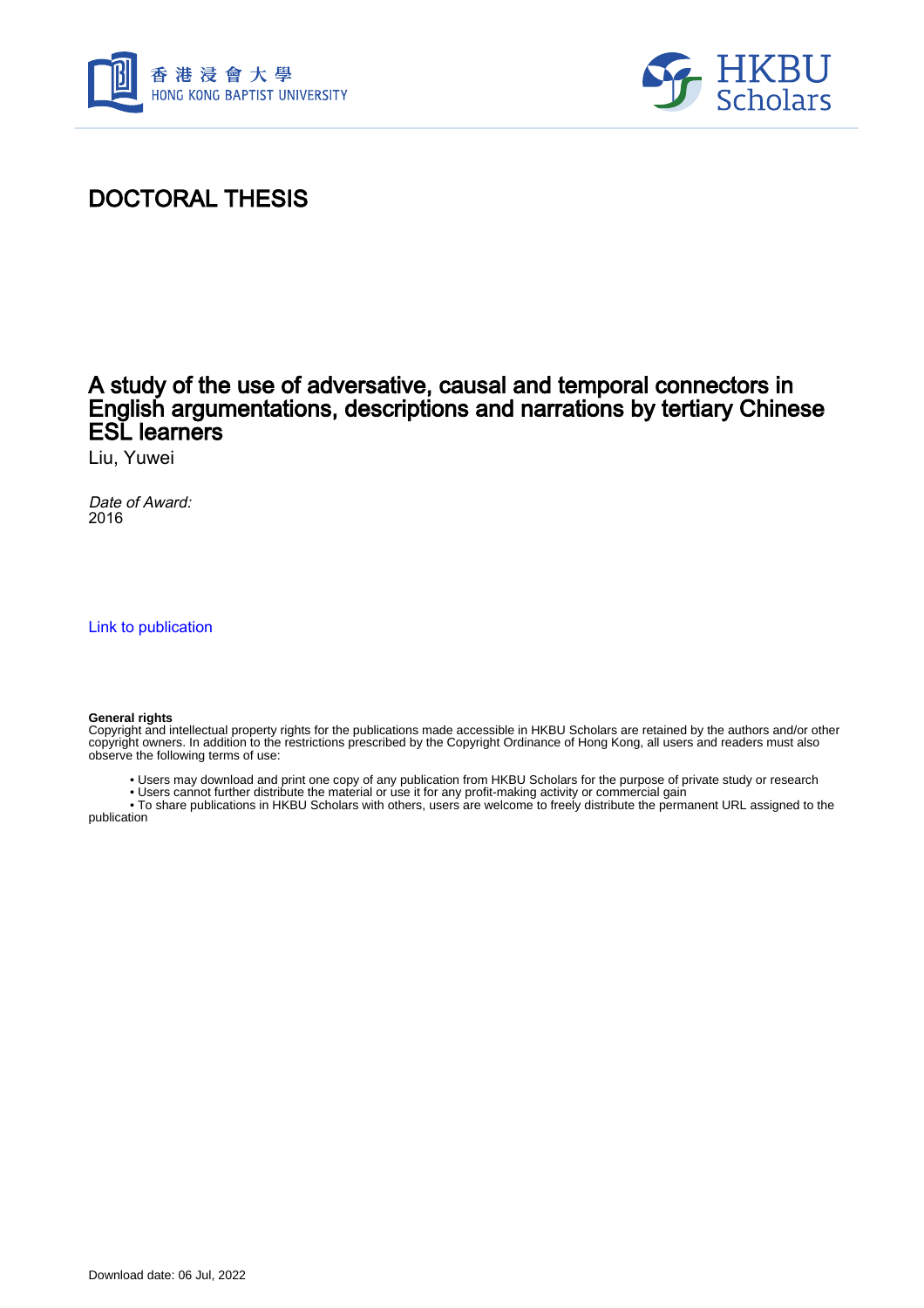### **ABSTRACT**

<span id="page-1-0"></span>This study unravels the connector patterns and mental activities that the Chinese learners of English as a Second Language (ESL) and native-English speakers display/perform upon the adoption of adversative, causal and temporal connectors while writing English argumentations, descriptions and narrations. It focuses on the ways in which the Chinese ESL learners' thinking and connector production recursively interact in meaning-building processes.

To elicit information of the writers' mental processes, three English writing tasks with concurrent verbal reports were used as main elicitation tools. Chinese university students from Low, Mid and High proficiency levels and native-American-English users (Native) were asked to speak out their thoughts while writing English argumentations, descriptions and narrations. Data were also elicited from the retrospective verbal reports and following-up interviews which were conducted right after each writing and concurrent verbal report.

Comparison of connector patterns in English texts produced by the Chinese and native-English writers suggests that the Chinese Mid and Low groups use significantly more connectors than the Native group while connector frequencies between the Chinese High and the Native group reveal no significant difference. It has been argued that the High-level students, being more linguistically skilled, can use connectors as well as other cohesive devices to form textual connections as their native-English-speaking counterparts. However, the Mid and Low-level writers, lacking abilities of manipulating other cohesive devices, tend to rely mainly on connectors.

Moreover, comparison between the three Chinese groups indicates that the Mid uses significantly more connectors in English texts than the High and Low groups. The Mid group, on the one hand, is not linguistically mature enough to use various cohesive devices as skillfully as the High group, but, on the other hand, has more knowledge on the connector usage than the Low.

When connectors were analyzed by category, it is found that the Chinese students use fewer adversative connectors in argumentations and narrations than the native-English writers. This pattern is found to have arisen from the Chinese students' rigid textual development. ESL learners, due to their poor second language (L2) proficiency, cannot develop sophisticated argumentative and narrative structures. Instead of resorting to counter-arguments and reverse-order narration, they tend to simply list ideas. This could result in lower occurrences of adversative connectors in their argumentations and narrations.

The data that are extracted from concurrent verbal reports reveal that the Chinese students use their first language  $(L1)$  for five mental activities: (1) initiation, (2) revision, (3) comment-making, (4) decision-making, and (5) monologue-conducting while using L2 for only two: initiation and revision. Examinations on the cognitive demand of the mental activities show that ESL learners rely more on their L1 to perform the cognitively more demanding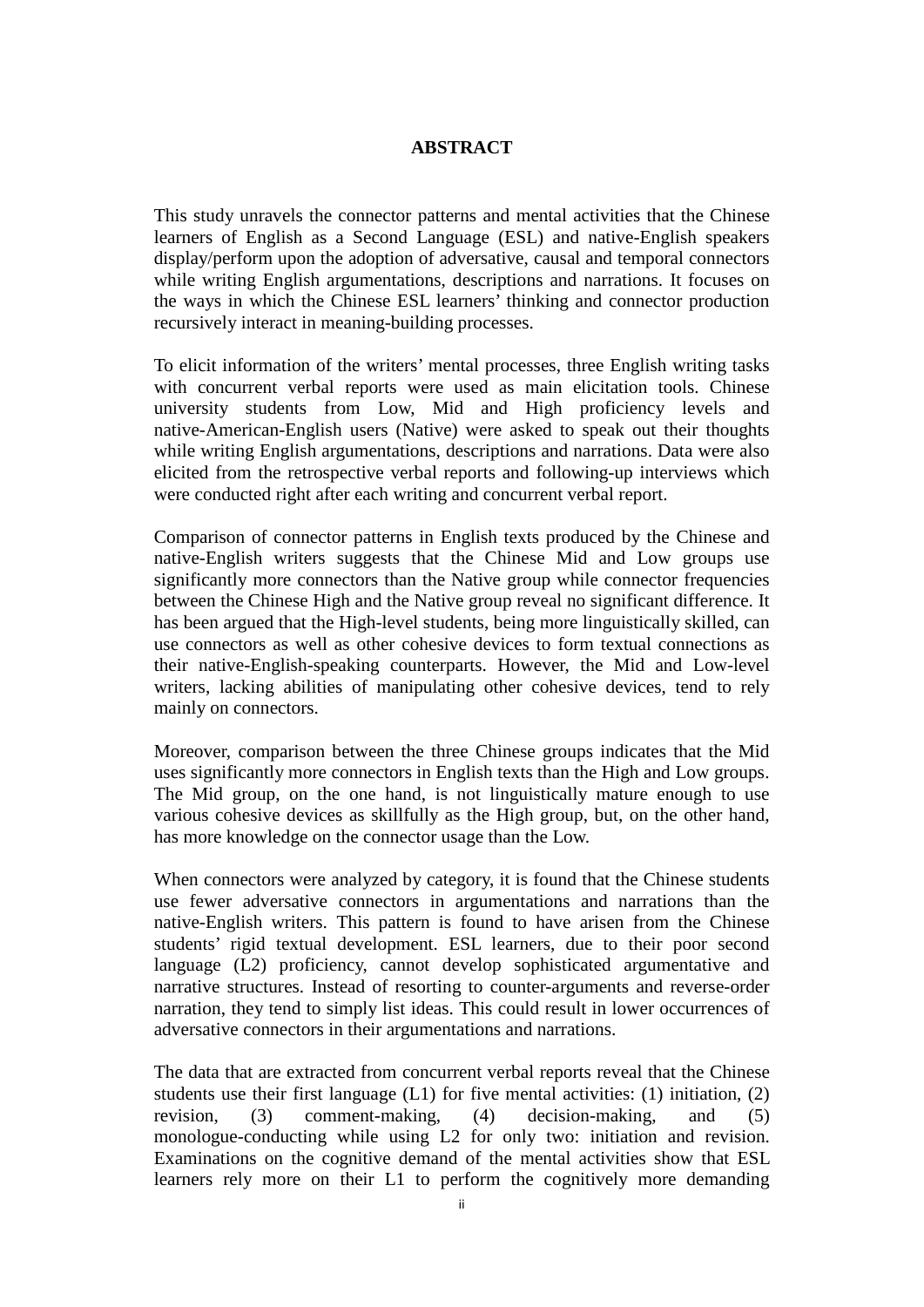activities such as comment-making, decision-making and monologue-conducting.

Furthermore, the verbal data show that the L2 proficiency levels affect ESL writers' mental activities in two ways. First, proficient ESL learners report larger linguistic units than the less proficient ones. Second, proficient ESL learners report higher proportions of cognitively more demanding activities than the less proficient ones. These two patterns are argued to result from the different working memory capacities of the proficient and less proficient ESL writers as well as the different ways of processing information in their working memory.

Finally, a model of L2 writing process is developed to delineate how L2 proficiency, working memory and cognitive process interact and contribute to L2 writing process.

Theoretically, this L2 model refines the L1 model and enriches the current understanding of the L2 writing process in three ways. First, mental activities are classified according to how much cognitive workload they demand. Such categorization is necessary because it explains ESL learners' language choice while doing verbal reports and also explains the difficulties the learners encounter in L2 writing. Second, the L2 model separates the composing process as pre- and post-stage, which allows us to see how frequencies and types of mental activities differ in the two phases. Third, by including language choice, the L2 model addresses a wider interpretation of the mental activities in writing process.

Pedagogically, the comprehensive and explanatory accounts of the connector patterns and mental activities address the problems that ESL learners have when using connectors in L2 writing. This will definitely facilitate the teaching of L2 writing.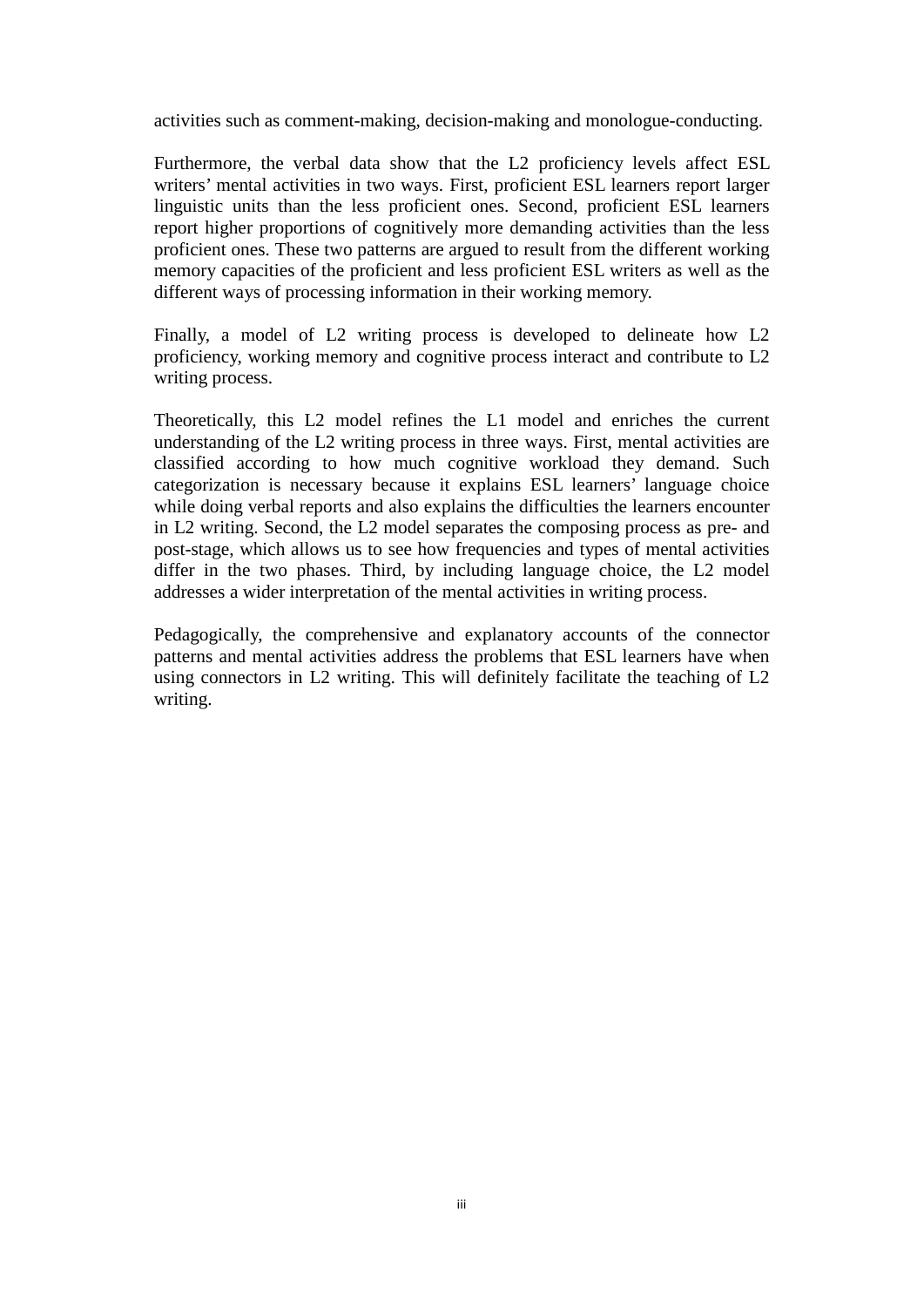### **TABLE OF CONTENTS**

<span id="page-3-0"></span>

| 1.1 Previous Research on Connectors in Second-Language (L2) and |  |
|-----------------------------------------------------------------|--|
|                                                                 |  |
|                                                                 |  |
|                                                                 |  |
|                                                                 |  |
|                                                                 |  |
|                                                                 |  |
|                                                                 |  |
|                                                                 |  |
|                                                                 |  |
|                                                                 |  |
| 2.2.1.1 Outer-directed School: Society Constructionism9         |  |
| 2.2.1.2 Inner-directed School: Cognitive Writing Process  14    |  |
|                                                                 |  |
| 2.2.2.1 The Historical Development of Verbal Reports23          |  |
|                                                                 |  |
|                                                                 |  |
|                                                                 |  |
|                                                                 |  |
|                                                                 |  |
|                                                                 |  |
|                                                                 |  |
|                                                                 |  |
|                                                                 |  |
|                                                                 |  |
| 2.3.3.1 Studies on Connectors in L1 English Texts 41            |  |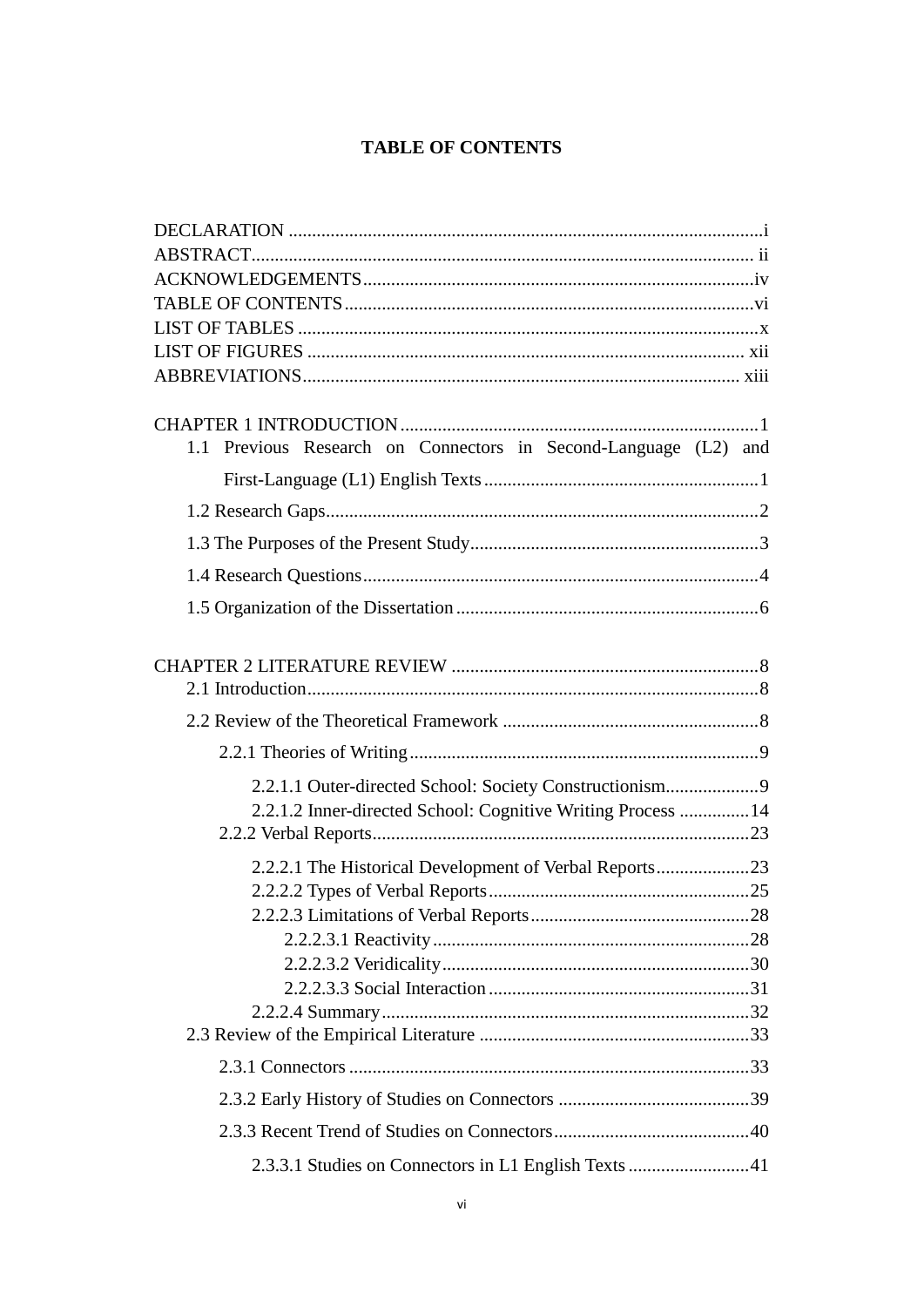| 2.3.3.3 Comparative Studies on Connectors in L2 and L1 English          |  |  |
|-------------------------------------------------------------------------|--|--|
|                                                                         |  |  |
|                                                                         |  |  |
|                                                                         |  |  |
|                                                                         |  |  |
|                                                                         |  |  |
|                                                                         |  |  |
|                                                                         |  |  |
|                                                                         |  |  |
|                                                                         |  |  |
|                                                                         |  |  |
| 3.3.1 Phase One: Collection of Demographic Information, Warming-up      |  |  |
|                                                                         |  |  |
| 3.3.2 Phase Two: Three English Writing Tasks, Concurrent Verbal         |  |  |
| Reports, and Retrospective Verbal Reports and Following-up              |  |  |
|                                                                         |  |  |
|                                                                         |  |  |
| 3.3.2.2 Three English Writing Tasks and Concurrent Verbal Reports       |  |  |
|                                                                         |  |  |
| 3.3.2.3 Retrospective Verbal Reports and Following-up Interviews 64     |  |  |
|                                                                         |  |  |
|                                                                         |  |  |
|                                                                         |  |  |
|                                                                         |  |  |
|                                                                         |  |  |
|                                                                         |  |  |
|                                                                         |  |  |
|                                                                         |  |  |
|                                                                         |  |  |
|                                                                         |  |  |
|                                                                         |  |  |
| 4.3 Quantitative Analysis of the Mental Activities in Verbal Reports 80 |  |  |
|                                                                         |  |  |
| 4.3.2 Between-group and Within-group Analysis of the Pre-, Same-time-   |  |  |
|                                                                         |  |  |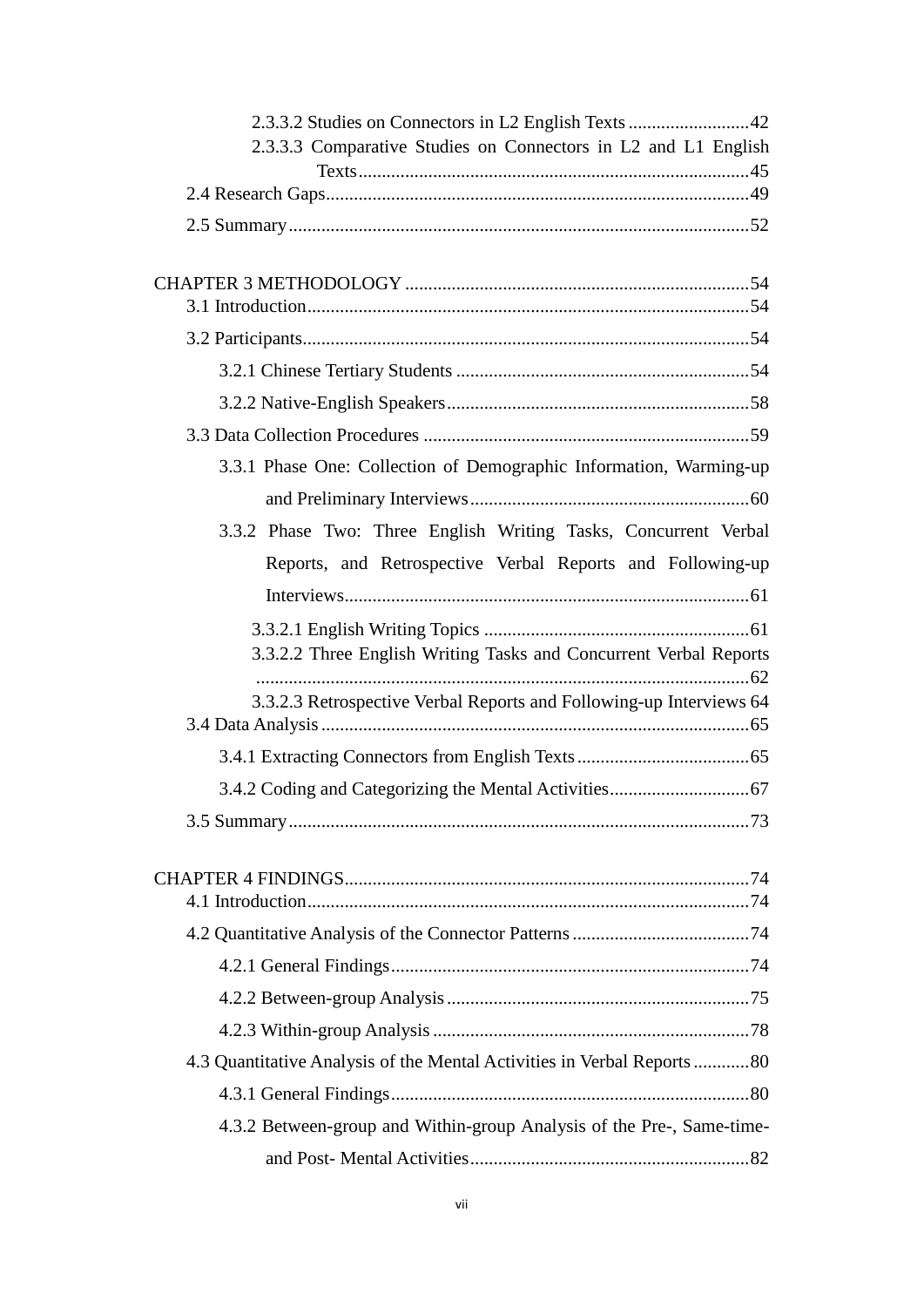| 4.3.3 Between-group and Within-group Comparison of the Mental                   |
|---------------------------------------------------------------------------------|
|                                                                                 |
|                                                                                 |
|                                                                                 |
|                                                                                 |
|                                                                                 |
| 5.1.1 Connector Frequencies in the English Texts of the Three Chinese           |
|                                                                                 |
|                                                                                 |
| 5.1.3 Low Frequencies of Adversative Connectors in the English Texts of         |
|                                                                                 |
|                                                                                 |
| 5.2.1 Activities Reported in both L1-Chinese and L2-English104                  |
|                                                                                 |
| 5.2.1.2 The Size of the Linguistic Units Reported by the Chinese                |
|                                                                                 |
|                                                                                 |
| 5.2.2.1 Activities of Comment-making, Decision-making and                       |
| 5.2.2.2 More Metacoginitive Activities Reported by the Higher                   |
|                                                                                 |
|                                                                                 |
|                                                                                 |
|                                                                                 |
|                                                                                 |
|                                                                                 |
|                                                                                 |
|                                                                                 |
| Appendix 1 Demographic Information of the Chinese Participants142               |
| Appendix 2 Demographic Information of the Native-American-English               |
|                                                                                 |
| Appendix 3 Demographic Data Collection Form for the Chinese Participants        |
|                                                                                 |
|                                                                                 |
| Demographic Data Collection<br>Form<br>for<br>the<br>Appendix<br>$\overline{4}$ |
| Native-American-English Speaking Participants 146                               |
| Appendix 5 Preliminary Interview Questions for the Chinese Participants. 147    |